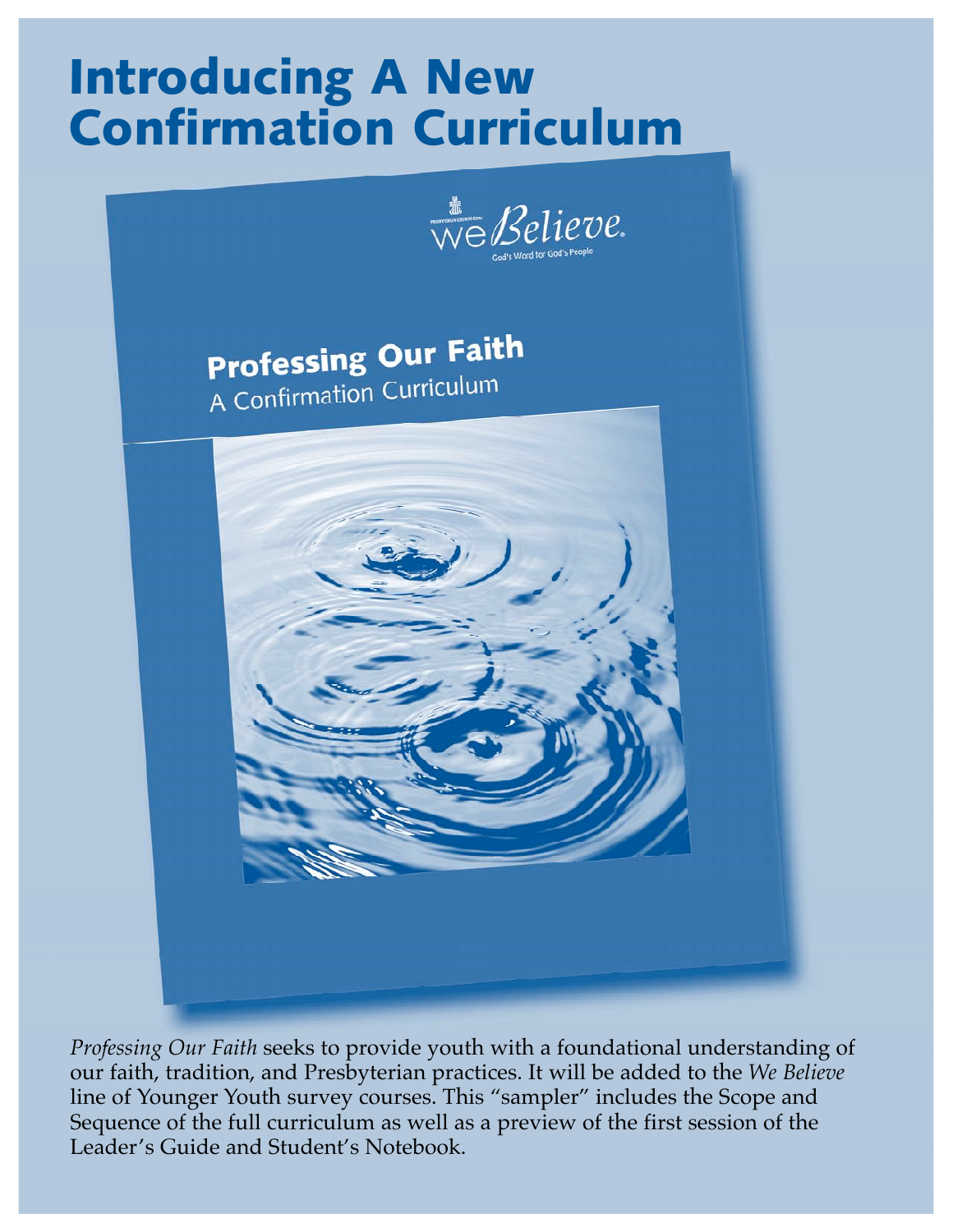The heart of the curriculum can be summarized in the answer to Question 4 of *The Study Catechism: Confirmation Version.* 1



By the Holy Spirit, I am made one with the Lord Jesus Christ. I am baptized into Christ's body, the church. As a member of this community, I trust in God's Word, share in the Lord's Supper, and turn to God in prayer. As I grow in grace and knowledge, I am led to do the good works that God intends for my life.

One of the strengths of *Professing Our Faith* is its usefulness in a variety of contexts. For example, the Leader's Guide is designed with two different formats in view. The full-length format includes 33 sessions plus two sessions for use at Christmas and Easter and is designed for use during the school year. A second format offers eight sessions that can be used as a stand-alone confirmation program or used in conjunction with the full-length program. Both the full-length format and the eight-session format come with a unique Student's Notebook that each participant can use and keep. Even if you are not thinking about confirmation right now, you may be interested in using *Professing Our Faith* because it offers such a strong background in teaching what we believe and what it means to belong to God and to the community of faith.

The Scope and Sequence (see page 11) is built around three principal elements: the Apostles' Creed, the Ten Commandments, and the Lord's Prayer. This learning model imitates the emphases of *The Study Catechism* as well as early church catechisms such as The Heidelberg Catechism and The Westminster Catechisms, in that it presents lessons that teach youth biblical foundations and theology. Additionally, *Professing Our Faith* invites young people to explore the meaning of their baptism and their participation at the Lord's Table, as well as to learn about church polity, stewardship, spiritual practices, worship, and mission.

*Professing Our Faith* is chock-full of the biblical and theological lessons you would want young Presbyterians to know and take to heart. Those who are leading the class have a unique opportunity to spend quality time with the young people in their congregation. The learners who participate in the class have a unique opportunity to delve deeper into what it means to be a Christian. *Professing Our Faith* provides foundational material from which everyone learns from one another and forges relationships that will strengthen the bonds learners share in the body of Christ. Each session offers students a fresh opportunity to grow in the grace and knowledge of Jesus Christ and to learn to do the good works God intends for our lives.

| Item No. Title |                                            | <b>Description</b>                                                                                                                                                                                                | <b>Price</b> |
|----------------|--------------------------------------------|-------------------------------------------------------------------------------------------------------------------------------------------------------------------------------------------------------------------|--------------|
| 623007         | <b>Leader's Pack</b>                       | Contains 1 Teacher's Book, 2 Student's Notebooks (a 35-session<br>and an 8-session version), 1 set of 12 confirmation certificates<br>with envelopes, 1 copy of the The Study Catechism:<br>Confirmation Version. | \$89.95      |
| 623008         | <b>Teacher's Book</b>                      |                                                                                                                                                                                                                   | \$65.00      |
| 623009         | <b>Student's Notebook</b><br>(35 sessions) | (Note: This book has more than 20 additional pages when<br>compared with the 35-session student books for the other<br>We Believe survey courses whose student books retail for \$7.50)                           | \$8.50       |
| 623010         | <b>Student's Notebook</b><br>(8 sessions)  |                                                                                                                                                                                                                   | 3.50         |

1. At the 215th General Assembly (2003) the Assembly recommended that any new confirmation materials published by Congregational Ministries Publishing be based on *The Study Catechism: Confirmation Version* approved for study by an earlier Assembly (1998).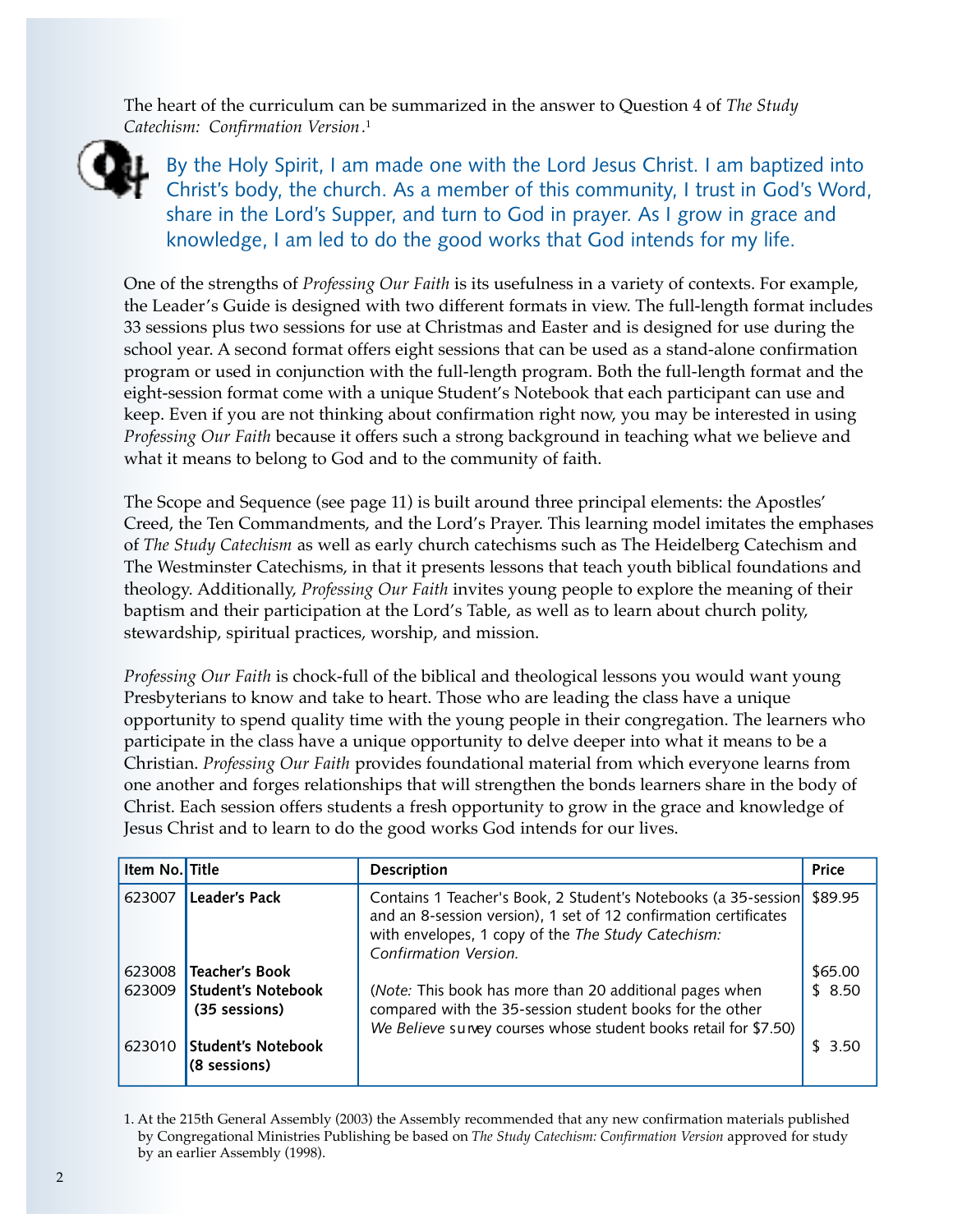### Components of the Teacher's Guide

#### Teacher to Teacher

This section is written from the point of view of a teacher in dialogue with other teachers (see sample session, page L-1). It is similar to the Background for Teachers found in the *We Believe* Sunday school material, but it is presented in a more conversational style. Teacher to Teacher supplies the person who is preparing the lesson with a deeper understanding of the biblical, theological, and life-application concepts covered in the session.

#### Lesson Plan

On the first page of each lesson you will find a summary of what is central to the lesson: a main idea; an excerpt from *The Study Catechism, The Book of Confessions,* or the *Book of Order;* and a suggested Scripture text. The Teacher's Guide has the familiar *We Believe* lesson plan (A-B-C-D) (see sample session, pages L-1 to L-4):

#### **Assemble: God Calls Us Together**

This section suggests such gathering activities as games, simple crafts, songs, and an opening prayer.

#### **Beliefs: We Learn What Our Church Believes**

The "B" in the confirmation curriculum has been changed from the Sunday school tag "Bible Study" to "Beliefs" since the focus of this study is on learning what it means to be a member of the community of faith. The Beliefs section of the lesson varies from session to session, incorporating Bible study as well as learning about the catechism, our confessions, and our faith tradition.

#### **Claim: We Live Out Our Faith**

In this section, youth are challenged to make life-application of the Beliefs material through activities that appeal to different learning styles (i.e., multiple intelligences; cooperative and independent learning). While Claim uses a subhead worded differently than the *We Believe* Sunday school materials (We Respond to God's Word), it holds essentially the same meaning.

#### **Depart: God Sends Us Into the World**

This section may include a closing prayer, a litany, a faith statement, or other suggestions for worship. The activities offer a meaningful closure and sending. Activities for the students to do at home during the coming week may also be included.

#### **Evaluate**

This section contains questions for the teacher to reflect on in regard to the day's session.

#### **Future**

This section helps the teacher look ahead to the next session, or subsequent sessions. It may include instructions regarding items to prepare in advance.



### Food for Thought

This icon represents the section called Food for Thought. It highlights tidbits that the teacher may find useful either in the preparation stage or in the handling of questions that arise in the course of teaching the lesson. Sometimes it summarizes an idea the teacher may want to interject as commentary or explanation of certain activities outlined in the lesson plan. Other times it provides relevant sidebar information and may be used in any way that captures the teacher's imagination.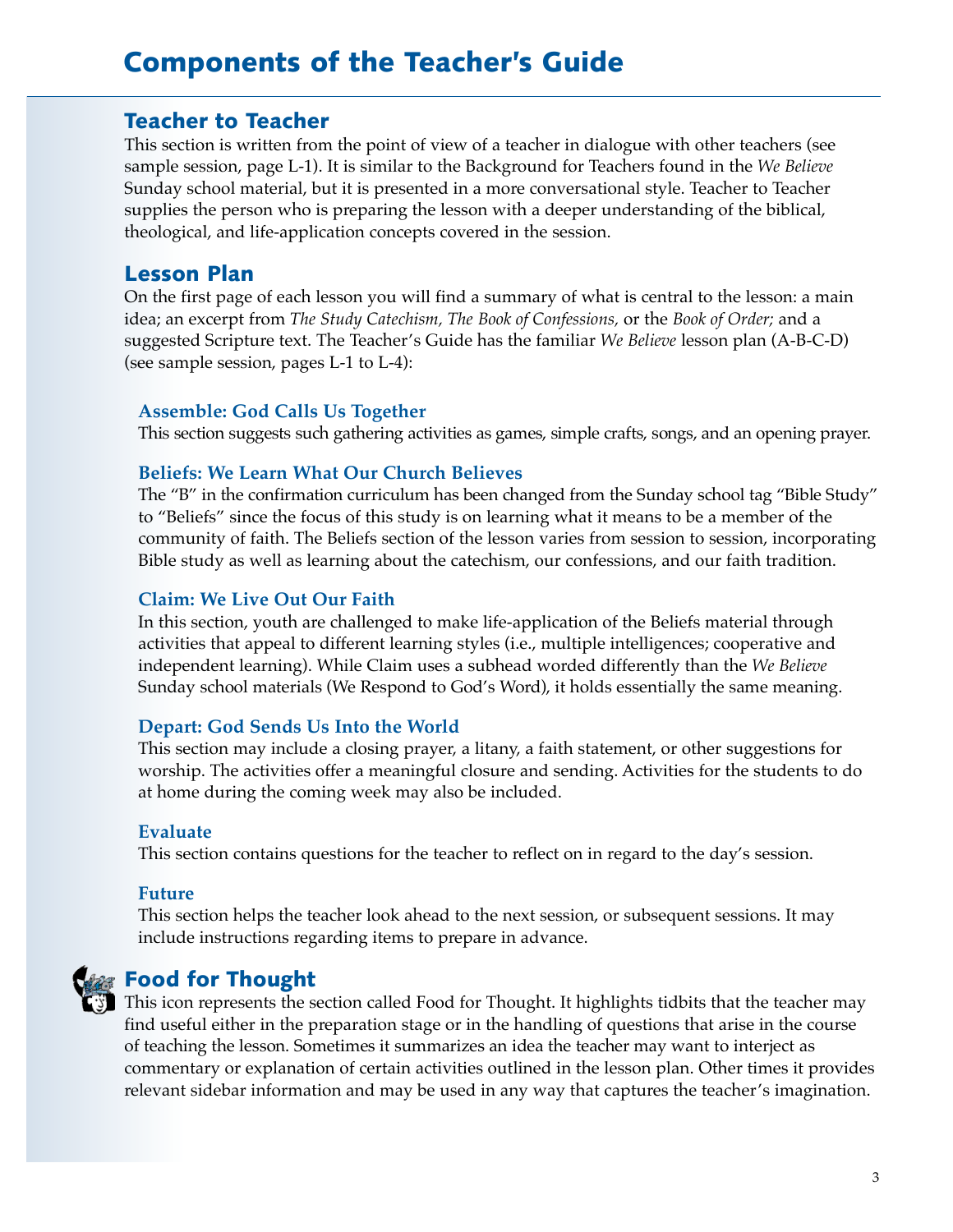### Components of the Student's Notebook

The Student's Notebook is designed so that young people will have a personal record of their confirmation experience. The Student's Notebook has three components(see sample session, pages S-1 to S-2).





**Did You Know?** 

This section appears on the first page of each lesson in the Student's Notebook. Some of the biblical and theological concepts covered in the Teacher to Teacher section of the Leader's Guide are reworked here in language that is more accessible to young people. Written in a conversational style, it is directed *to* the students, and is for their use in the session and during the week. The first page also includes Main Idea, Something to Remember, and Scripture Connection.

### **Journal**  My Journal

Each week the Student's Notebook provides space for the spiritual practice of journaling. A "journal prompt" gives young people a starting place for writing down their thoughts or insights about that week's lesson. Each My Journal section also poses the following statement for the student's response: *God's activity in my life, in the lives of those around me, and in the world*. This is a weekly reminder for participants to consider where God's activity or presence is breaking into their everyday lives. As they reflect back on the past week, when and how was God present? In little ways? big ways? answered prayer? surprises? Participants can do journaling on their own during the week, or at the end of class as time allows.



#### **Q44U**

Every week exercises or activities are printed in the Student's Notebook that can be used in connection with the lesson presented in the Teacher's Guide. Sometimes students will work on these individually and at other times in small groups. The "assignment" is not always a paper-and-pencil activity. Sometimes it gives space to create; other times it gives opportunities for worship. Sometimes it provides reference material; other times it offers opportunities for singing and dancing! The notes and activities will document each person's growth in grace and knowledge from the first day of class until the day of confirmation.

### About the Writers

The **Rev. Meg Rift** and the **Rev. Eunice McGarrahan** team up to write the curriculum. Meg is working as a freelance writer and a workshop leader after having served for five years as the denomination's POINT and Resource coordinator. Eunice (better known as Junior) is an associate pastor at National Presbyterian Church in our nation's capital. Meg brings an incredible talent for developing lesson plans that are interactive and fun and yet maintain a strong focus on the main points of the lesson. Junior has been actively involved in youth ministry for over thirty years and has an amazing gift for putting deep theological understanding into words and examples that relate well to the experiences of today's young people. She is largely responsible for the "Teacher to Teacher" sections in the Leader's Guide and the "Did You Know?" sections in the Student's Notebook.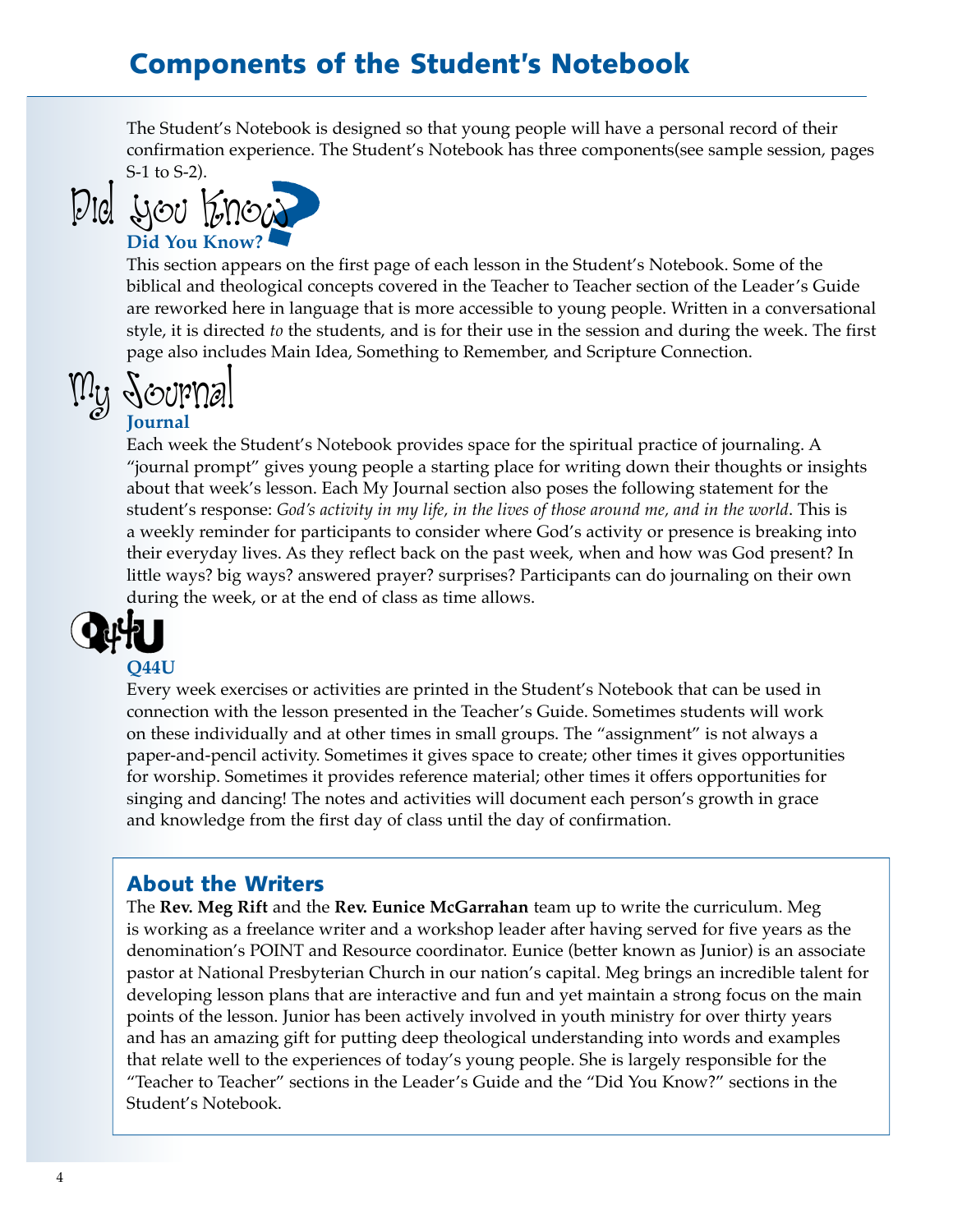

# Belonging to God Session 1 Teacher's Guide

#### Main Idea

You belong to God and are part of God's family.

#### Something to Remember

**(Q. 4)** How do you live in the communion of the Holy Spirit? By the Holy Spirit, I am made one with the Lord Jesus Christ. I am baptized into Christ's body, the church. As a member of this community, I trust in God's Word, share in the Lord's Supper, and turn to God in prayer. As I grow in grace and knowledge, I am led to do the good works that God intends for my life. (*The Study Catechism: Confirmation Version*)

#### Scripture Connection

1 Corinthians 12:27; Galatians 3:26

#### Things to Prepare

- ❑ Prepare a sign-in sheet with columns for name, addresses, phone numbers, and e-mail addresses.
- ❑ Create the cards for "Q4 Game" in Claim (see page 7 for instructions).
- ❑ Make the Q4 Phrase Sheets for "Q4 in Order" in Claim (see page 8 Make the Q4 Phrase Sheets for<br>"Q4 in Order" in Claim (see page 8<br>for instructions).

1 Baptism liturgy, *Book of Common Worship* (Louisville:Westminster/John Knox Press, 1993), page 414.

#### Teacher to Teacher

Growing up in a congregation, your students heard the stories of the people of Israel, of Jesus, and of the early church. Now, as they mature, it is time they understand that in belonging to God, those stories are also their stories, and that they themselves belong to God.

Their belonging is marked at baptism when each of them is called by name and told, "N., child of the covenant, you have been sealed by the Holy Spirit in baptism, and marked as Christ's own forever."1 As infants, their baptism was not their choice. Their parents, grandparents, or guardians decided to have them baptized. They and the congregation professed their own faith in Christ, promising to live that faith and to teach the faith to the child.

Because his or her family said "Yes" to God on behalf of the child, this young person's life has been different. Saying yes to God means saying no to other things. During this time of confirmation instruction, your students have the opportunity to understand more fully the church's faith and then to declare that it is also what they believe. They will stand before the congregation on their own and say "Yes" to the baptismal promise that they are indeed Christ's own forever.

### **ssemble:** God Calls Us Together

As your students gather, pass around the sign-in sheet you prepared before class. Gather in a circle and explain to the group that they will be playing a game to get to know one another.

Ask your students to think of an activity that they enjoy and a simple motion that represents that activity. This could be a sport, school activity, hobby, or special talent. For example, one person begins by saying, "My name is Josie and I like to play basketball." While Josie is saying "basketball" she acts out the activity (e.g., a fake pass or jump shot). The next person introduces himself or herself in the same way and repeats the first person's name and motion. Continue around the circle until everyone has had a turn. The last person obviously has the hardest task because he or she will have to remember everyone's name and every motion. After the game is over, offer the Opening Prayer in the sidebar on page L-2.

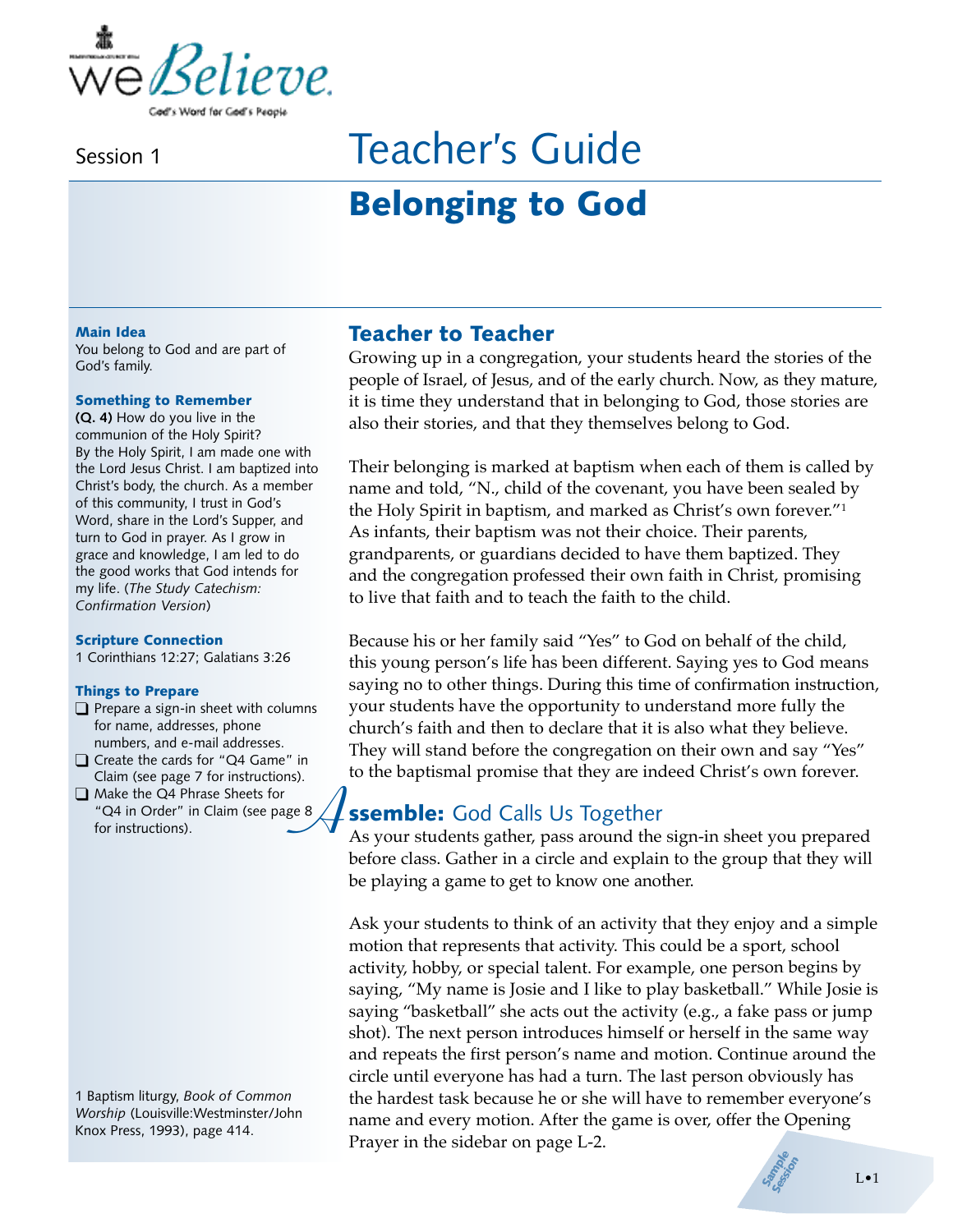### Session 1 **Belonging to God**

#### You Will Need

- ❑ Bibles
- ❑ Student's Notebooks (or copies)
- ❑ Sign-in sheet
- ❑ Chalkboard, newsprint, or flip chart ❑ Markers
- $\Box$  32 index cards (4" x 6") for Q4 Game (see Claim)
- $\Box$  4" x 6" index cards (1 per student)
- ❑ Poster board, (half a sheet for each student)
- ❑ 8 1/2" x 11" paper for Q4 Phrase Sheets (see Claim)
- ❑ Masking tape
- ❑ Pencils or pens

#### **Opening Prayer**

*Gracious God, as we gather together in your name, we are thankful for [repeat all the names in the circle] and we celebrate the variety of things we enjoy doing. We are grateful for the experiences of our lives that have shaped who we are today. Be with us as we begin this journey of confirmation, of learning what it means to be claimed by you. In Jesus' name we pray. Amen.*

If your class is smaller than five students, do this activity as a whole class.

#### eliefs: We Learn What Our Church Believes **Would You Rather?**  $\mathcal{B}_{\text{R}}$

Let your students know that you are going to read out loud some questions. Each student must choose the option he or she finds most appealing. Designate one side of the room for the first option and the opposite side of the room for the second option. Invite your students to move to the side of the room that best matches their preference. Repeat the activity for each of the questions below. As you read the two choices, point to which side of the room each represents.

- Would you rather take a vacation on the beach or in the mountains?
- Would you rather read the book or watch the movie based on the book?
- Would you rather fly an airplane or jump out of an airplane?
- Would you rather eat stinky cheese or mushy vegetables?
- Would you rather have the ability to move objects with your mind or be invisible?
- Would you rather be an observer or a participant?

#### **Belonging**

Tell your students that we all belong to something, even if it is as informal as the "stinky cheese" group. One of the most basic human needs is the need to belong. People need a sense of connection to something "greater than," something beyond themselves. We were created to be in communion with God and with one another. Brainstorm for a few minutes on the following questions and write participants' thoughts on newsprint or a chalkboard:

- What groups do you belong to?
- How did you become a part of these groups?
- Which of these groups are more significant or meaningful than the "groups" you formed in the "Would You Rather?" game?
- What does it mean to belong?

Read (or summarize in your own words) Did You Know? in the Student's Notebook (see page S-1). Invite suggestions from your students about the relationship between belonging to a group and the belonging that comes as a result of our baptism.

#### **Open Your Bible**

Divide your students into groups of three or four. Ask your students to turn to page S-2 in the Student's Notebook and to follow the instructions in Open Your Bible. As the leader, move from group to group making sure everyone can find 1 Corinthians 12. Allow the groups ten minutes and then encourage them to summarize their small group's responses to the questions from the Student's Notebook with the whole group.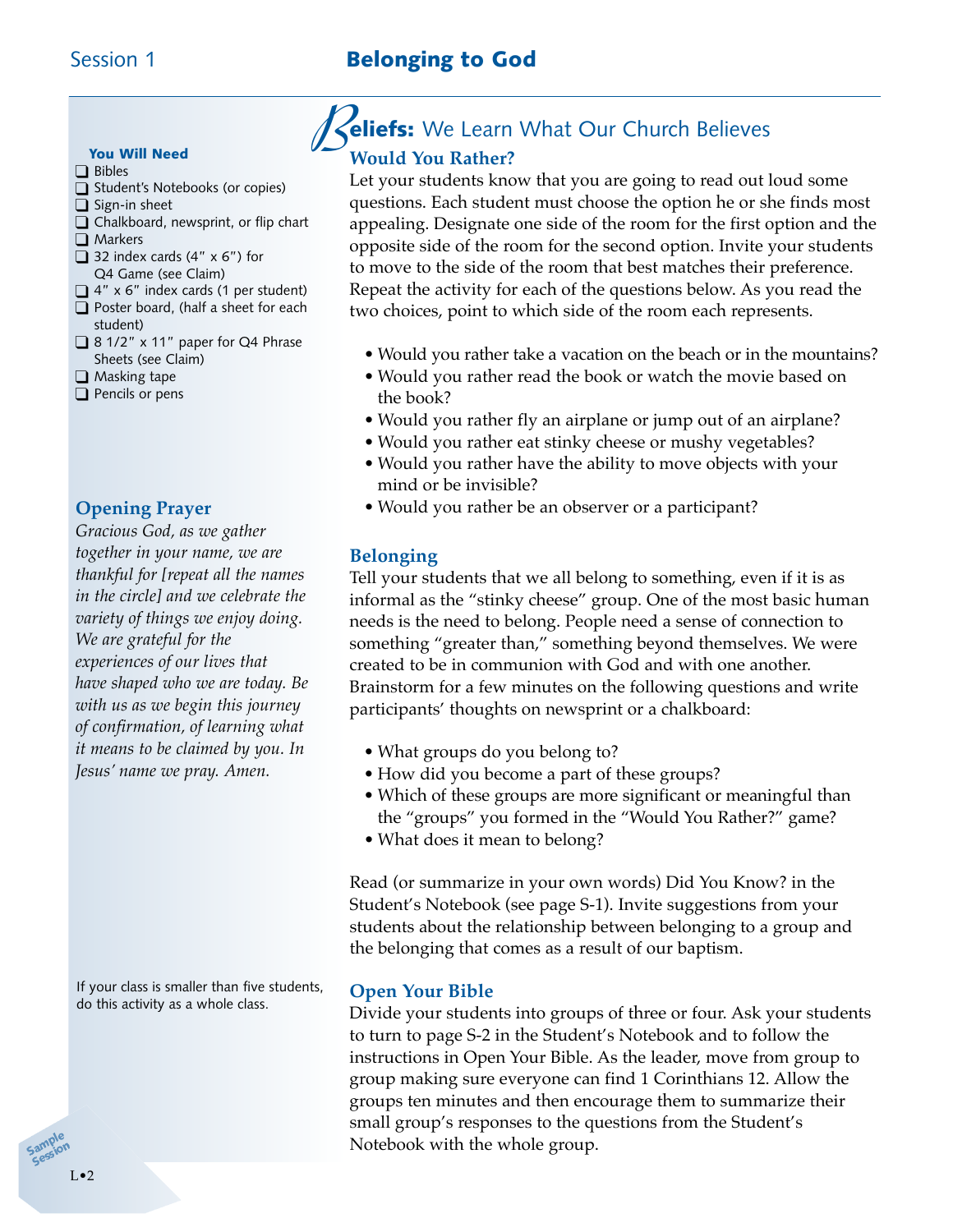### Session 1 **Belonging to God**

Every few years a movie is made about high school life. It is almost  $\mathbb{T}$  inevitable that cliques or groups are identified (nerds, jocks, cool kids, etc.). Some of these movies are *The Breakfast Club, 10 Things I Hate About You, Mean Girls.* Some groups seem to have more "honor," while other groups seem to be the "less seemly," to use Paul's language. Paul's imagery is that each group is a part of the whole. Paul's message reminds us, in 1 Corinthians 12:27, that even though we are individuals, we all make up the "body of Christ."

Ask for a volunteer to read Galatians 3:26–28. Ask your students what they think the passage means. Then ask these questions:

- What is similar in this verse to the passage you read in 1 Corinthians 12?
- What analogy or metaphor does Paul use in Galatians 3:27?
- What do you learn about Christian unity from the phrase "clothed yourselves with Christ" that is new or different from 1 Corinthians 12? Imagine the church as a "body."

Share with your students that Galatians 3:26, in particular, identifies Christians as "children of God." Ask them what it means that we are children of God. Allow time for as many answers as they can think of.

### $\mathcal{C}$ laim: We Live Out Our Faith

#### **Q4 Game**

The answer to Question 4 (*The Study Catechism: Confirmation Version*) is a gold mine! It is an outline of what being confirmed is all about. Most sessions in this study highlight the answer to Question 4 in some fashion (the shorthand reference throughout the resource is "Q4"). By the end of your time together your students will be very familiar with Q4 and its affirmations.

Make one set of Activity Cards and one set of Word Cards using thirty-two index cards (16 cards per set) and follow the instructions found in the sidebar on this page.

Tell your students that the Q4 game gives them the opportunity to act, draw, or talk out the key words from Q4. If you have a small group, you can all play together taking turns being IT with the rest of the group guessing. If you have a large group, break into small groups of four to six people (you will need one total set of game cards for each small group).

Tell your students that they will take turns being IT. Shuffle each set of cards and then set each pile facedown. The person who is IT draws the top card from each pile. He or she will follow the directions on the Activity Card and the rest of the group will guess the word or phrase written on the Word Card.

#### Cards for Q4 Game Activity Cards

On the back of sixteen index cards write the word "ACTIVITY" in large letters. On the front of these same cards write the following:

- ❏ Make five cards that say, "ACT: Act out the word. You may not speak." (like charades).
- ❏ Make five cards that say, "DRAW: Draw the word without using letters or numbers. You may not speak."
- ❏ Make six cards that say, "SPEAK: Use words to describe the word without using the word or any form of it."

#### Word Cards

Write "WORDS" in a different colored marker on the back of the remaining sixteen index cards. On the front of each card write one of the following:

| Jesus Christ |
|--------------|
|              |
|              |
|              |
|              |
|              |
|              |
| Good works   |
|              |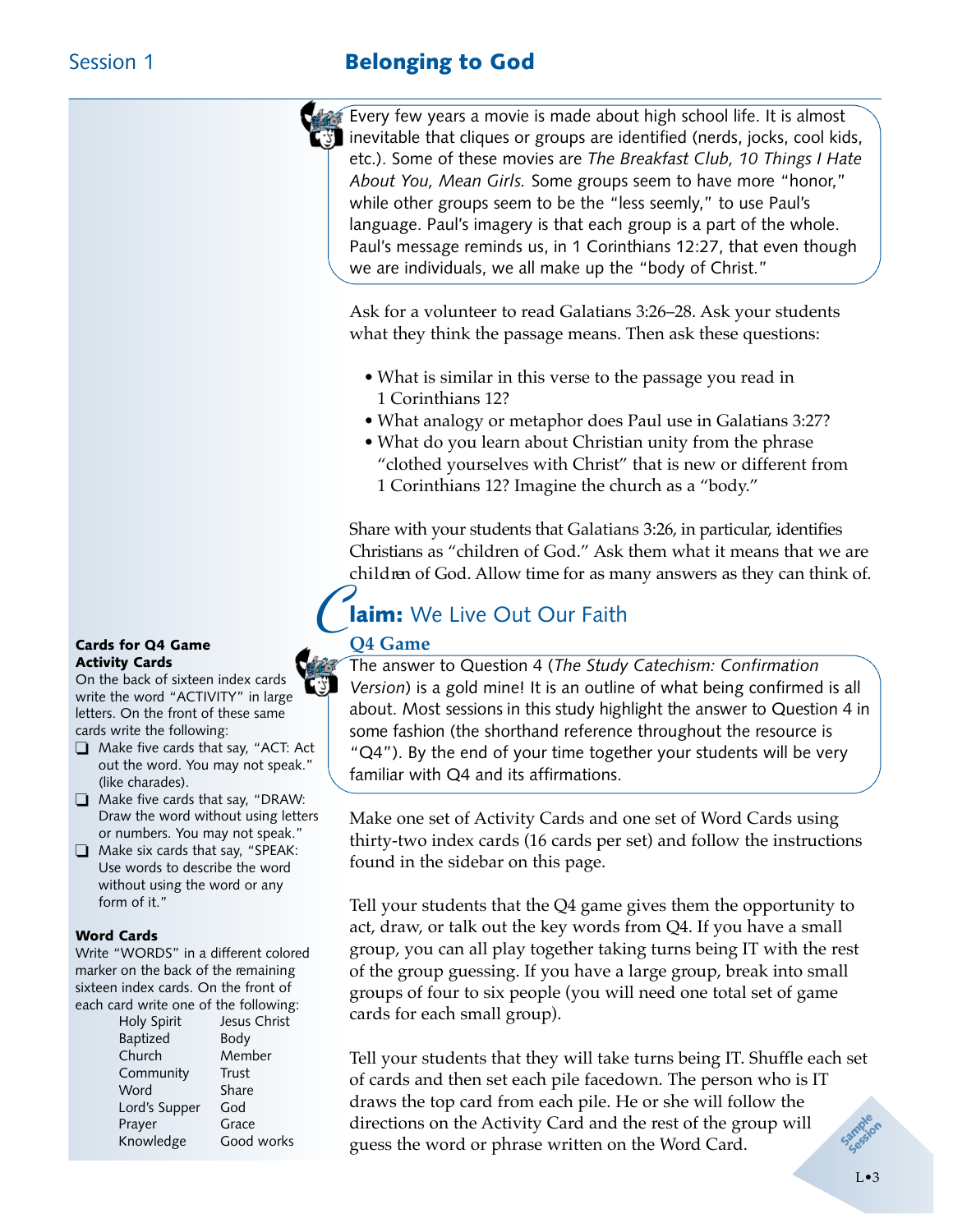### Session 1 **Belonging to God**

#### Q4 Phrase Sheets

By the Holy Spirit I am made one with the Lord Jesus Christ. I am baptized into Christ's body, the church. As a member of this community, I trust in God's Word, share in the Lord's Supper, and turn to God in prayer. As I grow in grace and knowledge, I am led to do the good works that God intends for my life.

Take some time to explain the spiritual practice of journaling (see p. 4).

If you have more than ten students, some will need to have the same phrase.

#### **Closing Prayer**

*God, you call us your own children. You welcome all of us into relationship with you and for that we are grateful. Thank you for each individual person here, for their gifts and their energy. Thank you for calling us together as part of the body of Christ and for forming us as a confirmation class. May we take our promises to one another seriously and enjoy this journey together. In Jesus' name we pray. Amen.*  $\sum_{\mathbf{v}}$ *F*

#### **Q4 in Order**

Prepare "Q4 Phrase Sheets" in advance by writing the phrases of Question 4 as shown in the sidebar on sheets of 8 1/2" x 11" paper. Mix the sheets up so they are not in order. If you have a small group, do this activity together. If you have a large group, break into groups of four to six people using one set of phrase sheets for each group. Ask your students to put Q4 in order. Use tape to mount the phrase sheets in order in a prominent place. Once the group has set the phrases in the correct order ask participants to turn to page S-2 in their Student's Notebooks.

Over the next several weeks your students will grow mentally and spiritually in their understanding of Q4. The activity "Growing in Grace and Knowledge" in the Student's Notebook (see page S-2) gives them a "measure" of where they are today. Later in the year they can look back to Session 1 to see how they are growing "in grace and knowledge."

Draw attention to the My Journal section on the first page of the Student's Notebook and describe how it will be used throughout the course.

#### **Homework!**

Hand out an index card and half of a sheet of poster board to each student. Invite the students each to choose one phrase from Q4 and write it down on their index card. Encourage them to have a phrase that no one else has chosen. Tell them that the homework assignment for next week is to illustrate their phrase on the poster board. This can be done in any way they like (collage, words, pictures, colors, etc.) as long as the phrase appears somewhere on the poster.

### *D* **epart:** God Sends Us into the World

Gather together in a circle and invite the youth to recite Q4 out loud with you. Close with the prayer (see sidebar).

#### valuate

What went well in the lesson? What needs improvement? What changes will you need to make for the next session? Did you feel as if you learned something about each student?

### uture

E-mail or phone each student during the week to let them know you appreciate their presence in class, and to remind them about the homework assignment. Tell them you look forward to seeing them and that you are open to questions, concerns, or comments they have.

Gather ten grocery bags and an assortment of clothes, two of each kind of item, for the game in Session 2, Assemble (suggestions: old bathing suits, sports jackets, pants, shorts, dresses, shoes, shirts, etc). Make up ten complete "outfits" and place each in a grocery bag.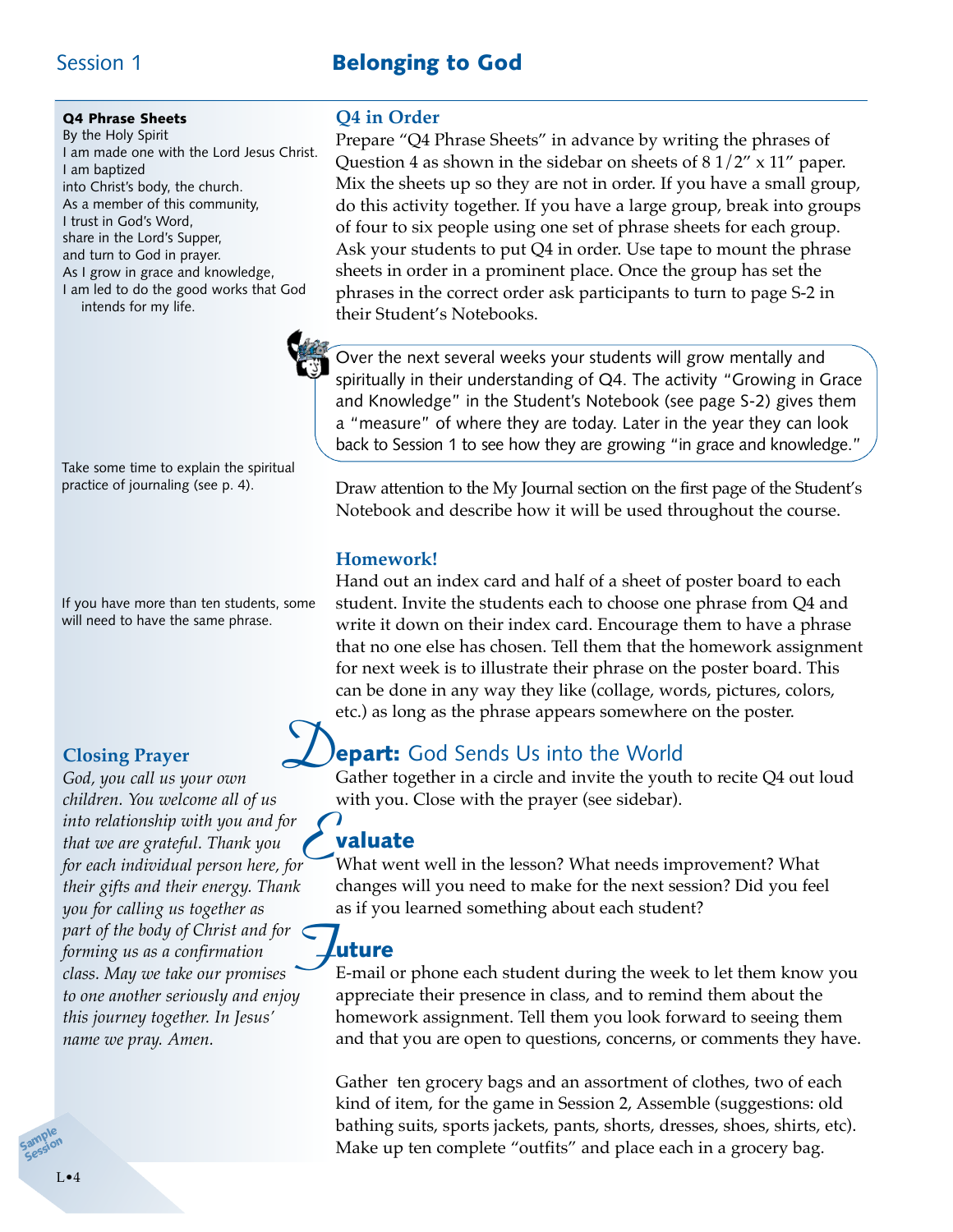

# Student's Notebook

Session 1

#### Main Idea

You belong to God and are part of God's family.

#### Something to Remember

How do you live in the communion of the Holy Spirit? By the Holy Spirit, I am made one with the Lord Jesus Christ. I am baptized into Christ's body, the church. As a member of this community, I trust in God's Word, share in the Lord's Supper, and turn to God in prayer. As I grow in grace and knowledge, I am led to do the good works that God intends for my life. (*The Study Catechism: Confirmation Version*)

#### Scripture Connection

Now you are the body of Christ, and individual members. (1 Corinthians 12:27).

For in Christ Jesus you are all children of God through faith (Galatians 3:26).



As you begin this confirmation class, you are at the beginning of a journey. From the moment you were baptized you became part of a congregation. If you haven't been baptized yet, you will have that opportunity at the end of this class. It doesn't matter when you are baptized, because God chose you "before the foundation of the world" (Ephesians 1:4).

Your baptism is the sign that you belong to God. You were marked as Christ's own forever. If you were baptized as a baby, you didn't make that choice. Your parents, grandparents or caregivers made that decision for you. In fact, maybe they even decided for you that you would be in this class. The reason you are in this class is because your parents or caregivers and the congregation made promises when you were baptized. They promised to help you learn the faith and this class is one of the ways they helped you do that. G rowing up in a congregation, you have heard the stories of the people of Israel, Jesus, and the early church. In belonging to God, those stories are also your stories and you yourself belong to God and to God's people.

Because the people who cared for you said "Yes" to God for you, your life has been different. Saying yes to God means saying no to other things. Maybe you went to church when your friends were out playing sports or going to the beach. But now, you must make your decisions about what you believe. During your classes you will learn what the church believes and you will be able to say that this is not just your parent's faith; it's yours too. You will stand before the congregation on your own and say "Yes" to the baptismal promise that you are indeed Christ's own forever. You may declare in that moment that Jesus Christ is your Lord and Savior.



Pray About

God's activity in my life, in the lives of those around me, and in the world. Little ways, big ways? Where have you seen God at work?



 $\mathcal{O}(N^2)$  The phrase from Q4 that is most clear<br>(or most confusing) to me is ... (or most confusing) to me is . . .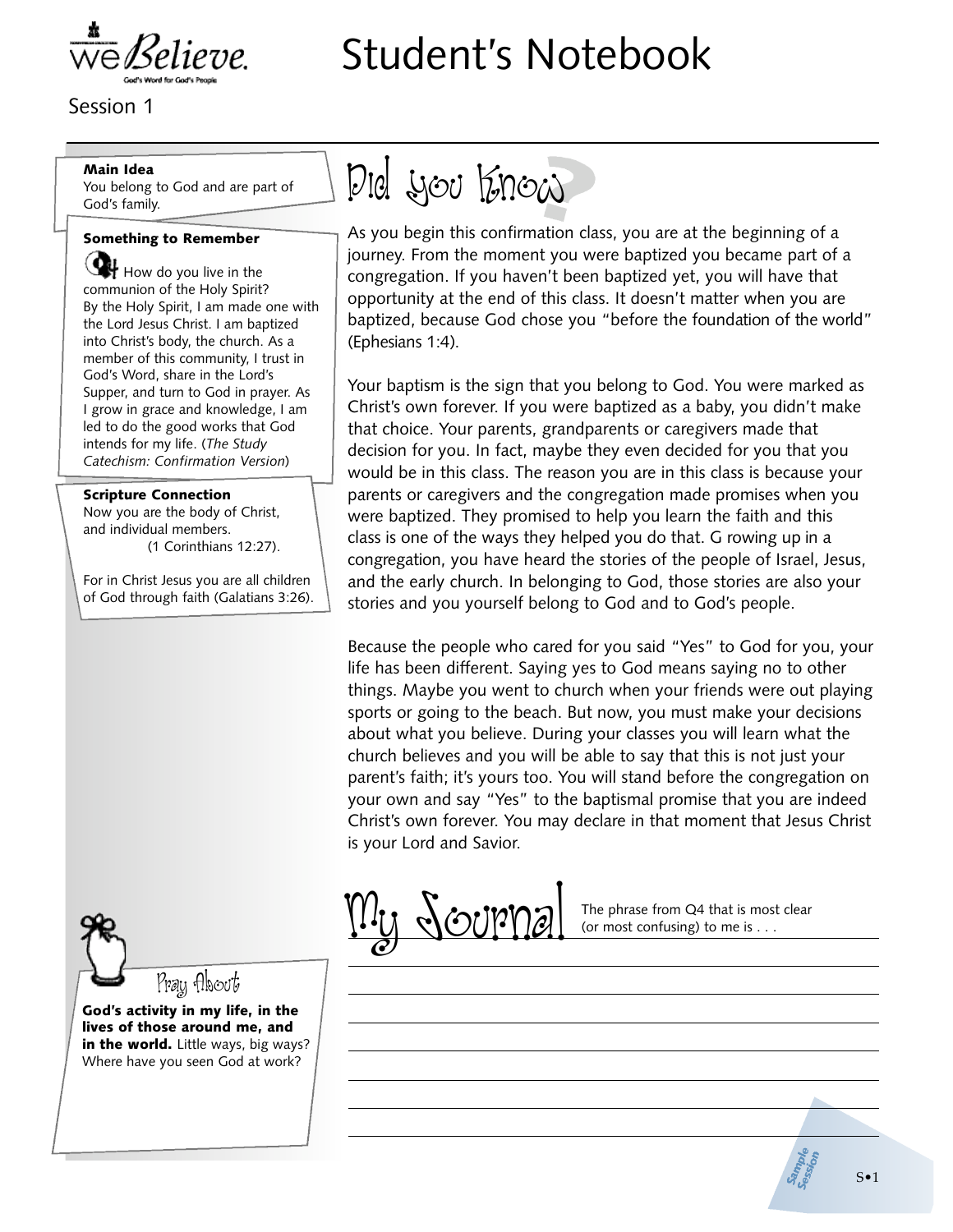

### Open Your Bible Turn to 1 Corinthians 12.

Paul responds to concerns of the Corinthian Christians about spiritual gifts. There were differing opinions among these new Christians. In verses 1–11 Paul writes that there are a variety of gifts, but the same Spirit. Then he gives an example using a metaphor of the body. Read verses 12–27. Imagine this is the first time you have ever heard the "body" metaphor used to describe a diverse collection of folks unified by common belief. Paul compares this group of believers—not yet called by the name "church"—to a living organism. He calls them the body of Christ. This was a radical concept!

- > What kinds of relationships exist in the body of Christ/believers?
- > How is diversity described?
- > How is unity described?

Notice that parts still remain unique and individual; Jews are still Jews and Greeks are still Greeks, but they are incorporated into one body.

> What might you draw from your own experience as a metaphor to describe the church?

### Growing in Grace and Knowledge

Put an "x" in the column that best represents your response to each phrase listed below. As you make progress through the curriculum, you may want to check back to this activity and see how your wisdom and faith are blossoming.

|                                                                       | I understand what<br>this means. | I think this is true<br>in my life. | I'm not sure I know<br>what this means. | I'm not sure if this<br>is true in my life. |
|-----------------------------------------------------------------------|----------------------------------|-------------------------------------|-----------------------------------------|---------------------------------------------|
| By the Holy Spirit<br>I am made one<br>with the Lord<br>Jesus Christ. |                                  |                                     |                                         |                                             |
| I am baptized into<br>Christ's body, the<br>church.                   |                                  |                                     |                                         |                                             |
| As a member of<br>this community,                                     |                                  |                                     |                                         |                                             |
| I trust in<br>God's Word,                                             |                                  |                                     |                                         |                                             |
| share in the Lord's<br>Supper,                                        |                                  |                                     |                                         |                                             |
| land turn to God<br>in prayer.                                        |                                  |                                     |                                         |                                             |
| As I grow in grace<br>and knowledge,                                  |                                  |                                     |                                         |                                             |
| I am led to do the<br>good works that<br>God intends for<br>my life.  |                                  |                                     |                                         |                                             |

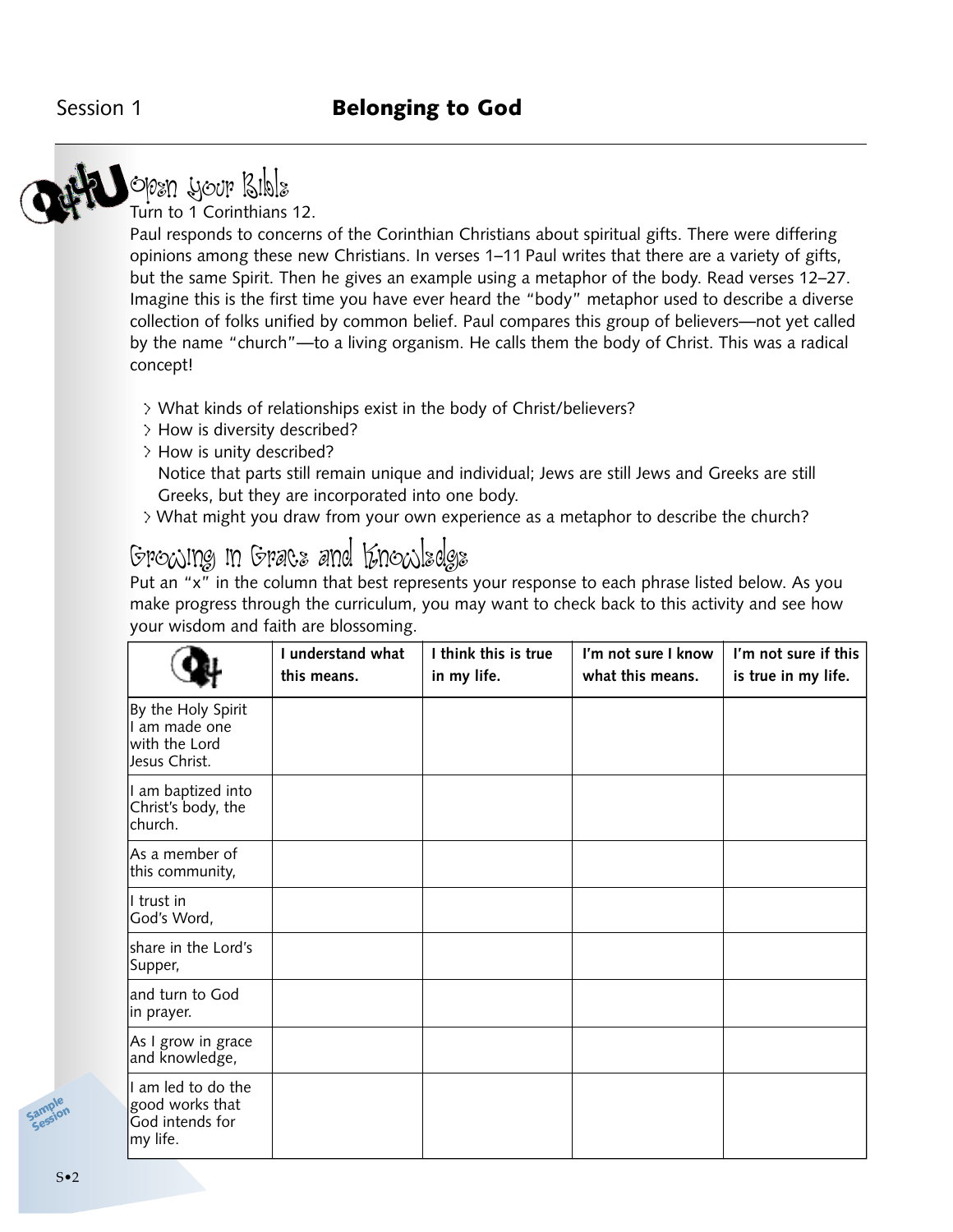All questions (Q.) are from *The Study Catechism: Confirmation Version* unless noted otherwise.

|                         | <b>Session Title and Scripture</b>                                  | Main Idea                                                                                                                                                                                               | <b>Catechism Question/Something to Remember</b>                                                                                                                                                                                                                                                                                                                                                          |
|-------------------------|---------------------------------------------------------------------|---------------------------------------------------------------------------------------------------------------------------------------------------------------------------------------------------------|----------------------------------------------------------------------------------------------------------------------------------------------------------------------------------------------------------------------------------------------------------------------------------------------------------------------------------------------------------------------------------------------------------|
|                         | <b>Belonging to God</b><br>(1 Corinthians 12:27;<br>Galatians 3:26) | You belong to God and are<br>part of God's family.                                                                                                                                                      | (Q. 4) How do you live in the communion of the<br>Holy Spirit? By the Holy Spirit, I am made one with<br>the Lord Jesus Christ. I am baptized into Christ's<br>body, the church. As a member of this community,<br>I trust in God's Word, share in the Lord's Supper,<br>and turn to God in prayer. As I grow in grace and<br>knowledge, I am led to do the good works that God<br>intends for my life.  |
| $\overline{\mathbf{2}}$ | <b>Getting Dressed</b><br>(Galatians 2:20;<br>Colossians 3:12-15)   | Your baptism marks your<br>entrance into this family of<br>God, and is the beginning<br>of your lifelong journey.                                                                                       | Q. 1-3 (Q. 2) I am not my own. I have been bought<br>with a price. The Lord Jesus Christ loved me and gave<br>himself for me. I entrust myself completely to his care,<br>giving thanks each day for his wonderful goodness.                                                                                                                                                                             |
| 3                       | <b>Text Messaging</b><br>(John 10:2-5)                              | Jesus, as revealed in<br>Scripture, can be trusted.                                                                                                                                                     | Q. 46 Yes. [The basic function of Scripture, God's<br>Holy Word] is to deepen our love, knowledge, and<br>service of [Jesus] as our Savior and Lord<br>The Theological Declaration of Barmen, The Book of<br>Confessions, 8.11 Jesus Christ, as he is attested for<br>us in Holy Scripture, is the one Word of God which<br>we have to hear and which we have to trust and<br>obey in life and in death. |
| 4                       | This Is My Story<br>(Psalm 136:1b)                                  | We are a community that<br>lives by faith in the promises<br>of God.                                                                                                                                    | (Q. 27) God made a covenant with Israel, promising<br>that God would be their God, that they would be<br>God's people, and that through them all the peoples<br>of the earth would be blessed.                                                                                                                                                                                                           |
| 5                       | Take a Stand<br>(John 20:31)                                        | Learn from and build on the<br>faith of those who have<br>gone before.                                                                                                                                  | (Q. 5) All that is promised in the gospel. A summary<br>is found in the Apostles' Creed, which affirms the<br>main content of the Christian faith.                                                                                                                                                                                                                                                       |
| 6                       | <b>FAQs</b><br>(Deuteronomy 6:6-9)                                  | A catechism is a way of<br>sharing the basics of the<br>Christian faith in a question-<br>and-answer format it's a<br>tool for having a conversation<br>with the whole church<br>about what we believe. | (The Second Helvetic Confession, Ch. XXV, The Book<br>of Confessions, 5.233) [Therefore] the pastors of<br>the churches act most wisely when they early and<br>carefully catechize the youth, laying the first grounds<br>of faith, and faithfully teaching the rudiments of our<br>religion by expounding the Ten Commandments, the<br>Apostles' Creed, the Lord's Prayer.                              |
|                         | <b>Awesome God</b><br>(Psalm 8:3-4)                                 | There is comfort in a God<br>who is bigger than<br>categories, circumstances,<br>and language.                                                                                                          | Q. 6-13 (Q. 6) "I believe in God the Father<br>Almighty, Maker of heaven and earth."<br>(Q. 7) That God is a God of love, and that God's<br>love is powerful beyond measure.                                                                                                                                                                                                                             |
| 8                       | <b>Something Comes</b><br>from Nothing<br>(Genesis 1:1, 26-27)      | God has made the world<br>and we have a place in it.                                                                                                                                                    | Q. 15-21 (Q. 15) First, that God called heaven and<br>earth, with all that is in them, into being out of nothing.<br>Second, that God rules and supports the creation in<br>perfect wisdom, according to God's eternal purpose.                                                                                                                                                                          |
| 9                       | God and the<br><b>Broken World</b><br>(Romans 8:28)                 | As God redeems the world,<br>nothing in our lives will<br>be wasted.                                                                                                                                    | Q. 14, 22-23 (Q. 23) The eternal Father of our Lord<br>Jesus Christ watches over me each day of my life,<br>blessing and guiding me wherever I may be.                                                                                                                                                                                                                                                   |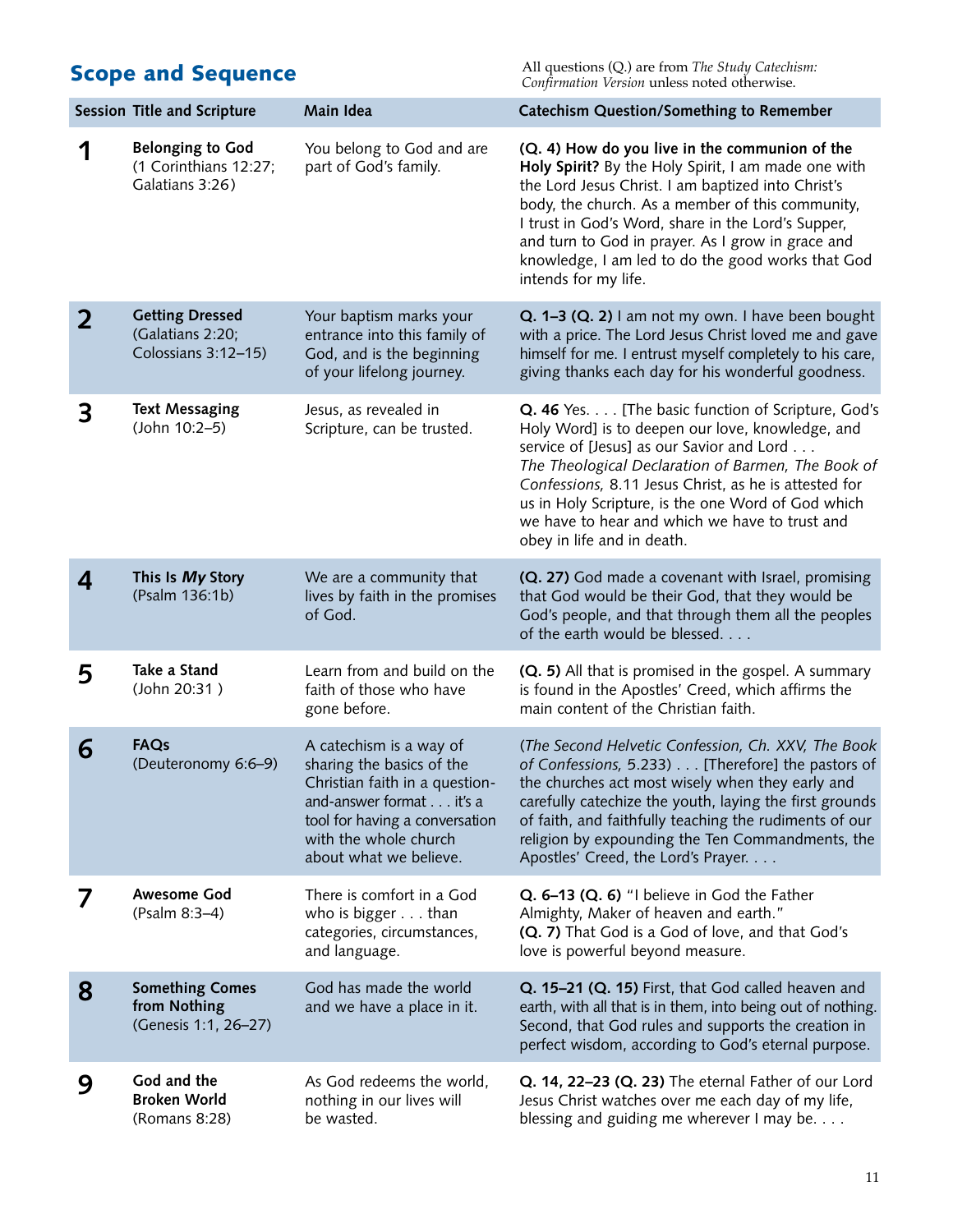|    | <b>Session Title and Scripture</b>                          | Main Idea                                                                                                                                                                        | <b>Catechism Question/Something to Remember</b>                                                                                                                                                                                                                 |
|----|-------------------------------------------------------------|----------------------------------------------------------------------------------------------------------------------------------------------------------------------------------|-----------------------------------------------------------------------------------------------------------------------------------------------------------------------------------------------------------------------------------------------------------------|
| 10 | Something Good in<br>the Neighborhood<br>(John 1:1-5, 14)   | God became human and<br>became a part of our lives                                                                                                                               | Q. 24-29 (Q. 29) First, that being born of Mary,<br>Jesus was truly a human being. Second, that our<br>Lord's incarnation was a holy and mysterious event.<br>Third, that he was set apart by his unique origin for<br>the sake of accomplishing our salvation. |
| 11 | Who Is Jesus?<br>(Philippians 2:5-11)                       | Jesus is truly God and truly<br>human, and this truly<br>matters.                                                                                                                | Q. 30-37 (Q. 30) Only God can properly deserve<br>worship. Only God can reveal to us who God is. And<br>only God can save us from our sins.<br>(Q. 31) Being truly human, Jesus entered fully into<br>our fallen situation and overcame it.                     |
| 12 | The One and<br><b>Only Jesus</b><br>(John 9:29-33)          | There is no Savior like Jesus<br>and no salvation like the<br>one Jesus offers.                                                                                                  | Q. 38-41 (Q. 41) By the grace of God, Christianity<br>offers the truth of the gospel.                                                                                                                                                                           |
| 13 | <b>Never Alone</b><br>(John 14:25-27)                       | The Holy Spirit makes Jesus as<br>present to us as his physical<br>presence was to the disciples.                                                                                | Q. 42-44 (Q. 43) The Holy Spirit is the divine person<br>who enables us to love, know, and serve Jesus<br>Christ.                                                                                                                                               |
| 14 | <b>Power of Love</b><br>(Romans 5:6-11;<br>Colossians 3:13) | God's love for us sinners is<br>shown by what it cost God<br>to redeem us.                                                                                                       | Q. 62-66 (Q. 62) Because of Jesus Christ, God no<br>longer holds my sins against me. Christ alone is my<br>righteousness and my life.                                                                                                                           |
| 15 | Livin' Right<br>(Exodus 20:3-11)                            | God's commandments<br>prescribe how to live in God's<br>family so that our life together<br>reveals the character of<br>God. Commandments 1-4<br>show how we honor God.          | Q. 68-78 (Q. 78) [The first four commandments]<br>teach me how to live rightly with God.                                                                                                                                                                        |
| 16 | Livin' Right-<br><b>The Sequel</b><br>(Exodus 20:12-17)     | God's commandments<br>prescribe how to live in God's<br>family so that our life together<br>reveals the character of God.<br>Commandments 5-10 show<br>how we honor one another. | Q. 79-94 (Q. 93) [The last six commandments]<br>teach me how to live rightly with my neighbor.                                                                                                                                                                  |
| 17 | Can We Talk?<br>(Philippians 4:6-7)                         | Prayer involves both<br>addressing God and<br>listening for God's word<br>within our hearts.                                                                                     | Q. 95-96 (Q. 96) Prayer brings us into communion<br>with God. The more our lives are rooted in prayer,<br>the more we sense how wonderful God is in grace,<br>purity, majesty, and love.                                                                        |
| 18 | Pray This Way<br>(Matthew 6:9-13)                           | The Lord's Prayer serves<br>as a model for praying.                                                                                                                              | Q. 97-106 (Q. 97) Our rule or pattern is found in<br>the Lord's Prayer, which Jesus taught his disciples.                                                                                                                                                       |
| 19 | There Is a Time<br>(Ecclesiastes 3:1-8)                     | The people of God have<br>always been shaped by the<br>creating and transforming<br>word of God as they hear it<br>and respond to it.                                            | (Book of Order, Directory for Worship, W-1.3013)<br>God created a rhythm of time and appointed<br>seasons for worship.                                                                                                                                          |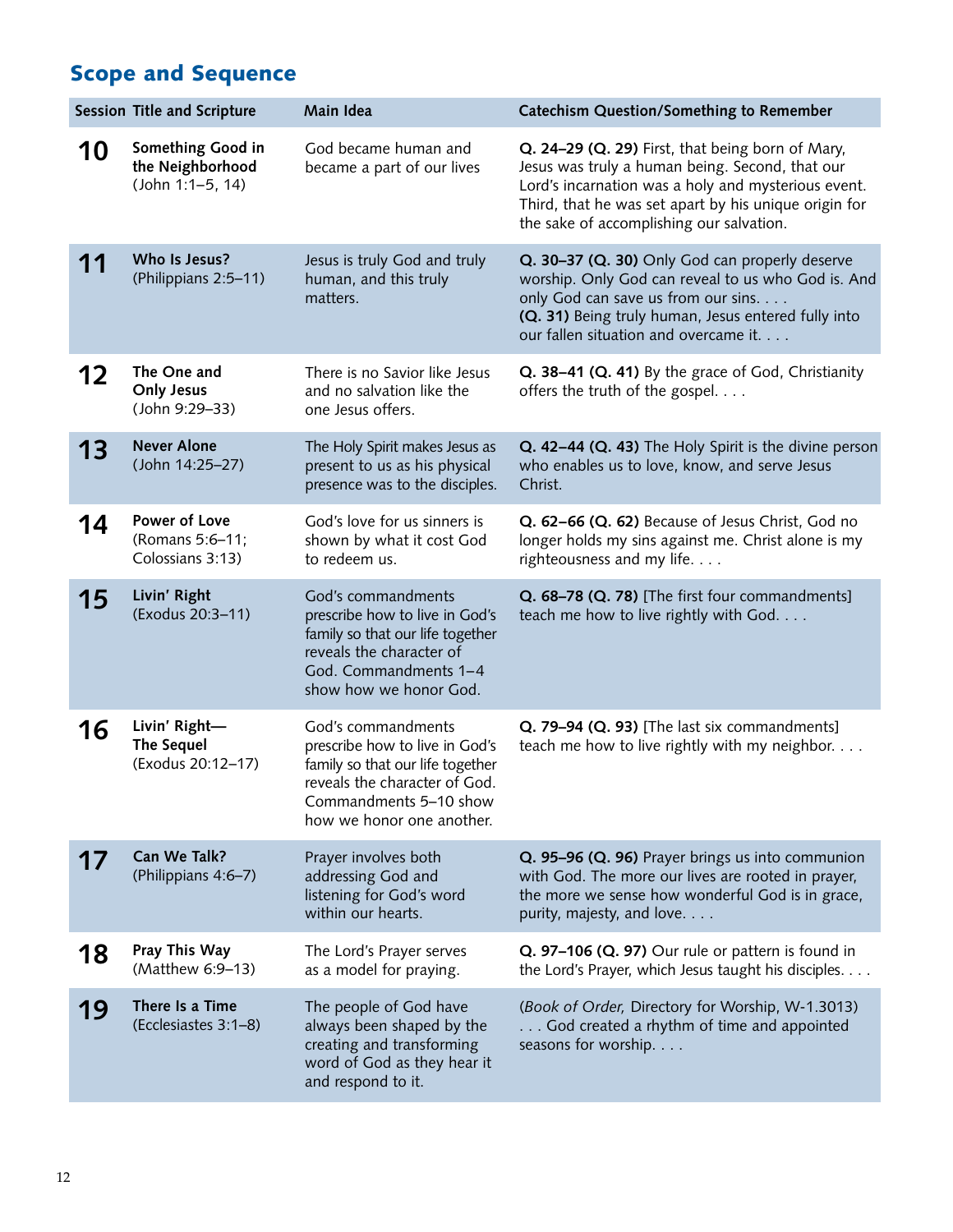|    | Session Title and Scripture                                             | Main Idea                                                                                                                                                                                           | <b>Catechism Question/Something to Remember</b>                                                                                                                                                                                                                                                                                                                                    |
|----|-------------------------------------------------------------------------|-----------------------------------------------------------------------------------------------------------------------------------------------------------------------------------------------------|------------------------------------------------------------------------------------------------------------------------------------------------------------------------------------------------------------------------------------------------------------------------------------------------------------------------------------------------------------------------------------|
| 20 | We Are What<br>We Sing<br>(Psalm 149:1)                                 | The songs we sing are<br>particularly influential in<br>shaping our thoughts and<br>feelings. The psalms are<br>models of prayer that God's<br>people of all times and<br>places have set to music. | (Book of Order, Directory for Worship, W-2.1003)<br>Song is a response which engages the whole self in<br>prayer.                                                                                                                                                                                                                                                                  |
| 21 | <b>Nailing It</b><br>(Ephesians 2:8-10)                                 | The church is reformed and<br>always being reformed<br>according to the word<br>of God.                                                                                                             | (Book of Order, G-2.0400) The Protestant watchwords-<br>grace alone, faith alone, Scripture alone—embody<br>principles of understanding which continue to guide<br>and motivate the people of God in the life of faith.                                                                                                                                                            |
| 22 | <b>Shaping Up</b><br>(1 Peter 2:9-10)                                   | What we believe shapes the<br>community in which we live.                                                                                                                                           | (A Brief Statement of Faith, lines 65-74, The Book<br>of Confessions, 10.4) In a broken and fearful world<br>the Spirit gives us courage $\dots$                                                                                                                                                                                                                                   |
| 23 | <b>Glory Be!</b><br>(Psalm 111:1;<br>Isaiah 55:12;<br>Hebrews 10:23-25) | The primary purpose of our<br>lives is to give glory to God.<br>We learn who God wants us<br>to be by our participation in<br>worship.                                                              | The Westminster Shorter Catechism (Q. 1) What is<br>the chief end of [humankind]? A. [Our] chief end is<br>to glorify God, and to enjoy [God] forever.                                                                                                                                                                                                                             |
| 24 | <b>Surely God Is Here</b><br>(Isaiah 6:1-8)                             | Our worship flows from and<br>depends on the holiness of<br>God.                                                                                                                                    | (The Confession of 1967, The Book of Confessions,<br>9.50) The church responds to the message of<br>reconciliation in praise and prayer.                                                                                                                                                                                                                                           |
| 25 | <b>Walking Wet</b><br>(Romans 6:3-4)                                    | The water of baptism stays<br>with us throughout life and<br>gives us a lifelong identity.                                                                                                          | Q. 53-59 (Q. 56) My baptism means that I am<br>joined to Jesus Christ forever.                                                                                                                                                                                                                                                                                                     |
| 26 | <b>Taste and See</b><br>(Luke 24:30-32;<br>1 Corinthians 11:26)         | We come to know Christ in<br>the breaking of the bread and<br>in the drinking of the cup. We<br>eat the bread and drink the cup<br>because we belong to Christ.                                     | Q. 60-61 (Q. 61) When we celebrate the Lord's Supper,<br>the Lord Jesus Christ is truly present, pouring out his<br>Spirit upon us.                                                                                                                                                                                                                                                |
| 27 | Personal, Not Private<br>(Romans 12:5;<br>1 Corinthians 12:4-7)         | In our baptism God calls<br>us through Christ and<br>empowers us by the Spirit<br>to serve one another.                                                                                             | Q. 48, 52-53 (Q. 52) Our communion with<br>Christ makes us members one of another.                                                                                                                                                                                                                                                                                                 |
| 28 | Presby-What?<br>(Acts 15:22;<br>1 Corinthians 14:40)                    | The Presbyterian Church<br>(U.S.A.) has a representative<br>form of government.                                                                                                                     | (Book of Order, G-4.0302) The nature of<br>Presbyterian order is such that it shares power and<br>responsibility.                                                                                                                                                                                                                                                                  |
| 29 | <b>Living Grateful Lives</b><br>(Matthew 6:19-21)                       | Stewardship describes the<br>actions motivated by a<br>grateful response to God.                                                                                                                    | (Book of Order, G-2.0500) Related to this central<br>affirmation of God's sovereignty are other great themes<br>of the Reformed tradition (The Heidelberg<br>Catechism, Q. 86, The Book of Confessions, 4.086)<br>[We do good works ] so that with our whole<br>life we may show ourselves greatful to God for his<br>goodness and that[God] may be glorified through<br><b>US</b> |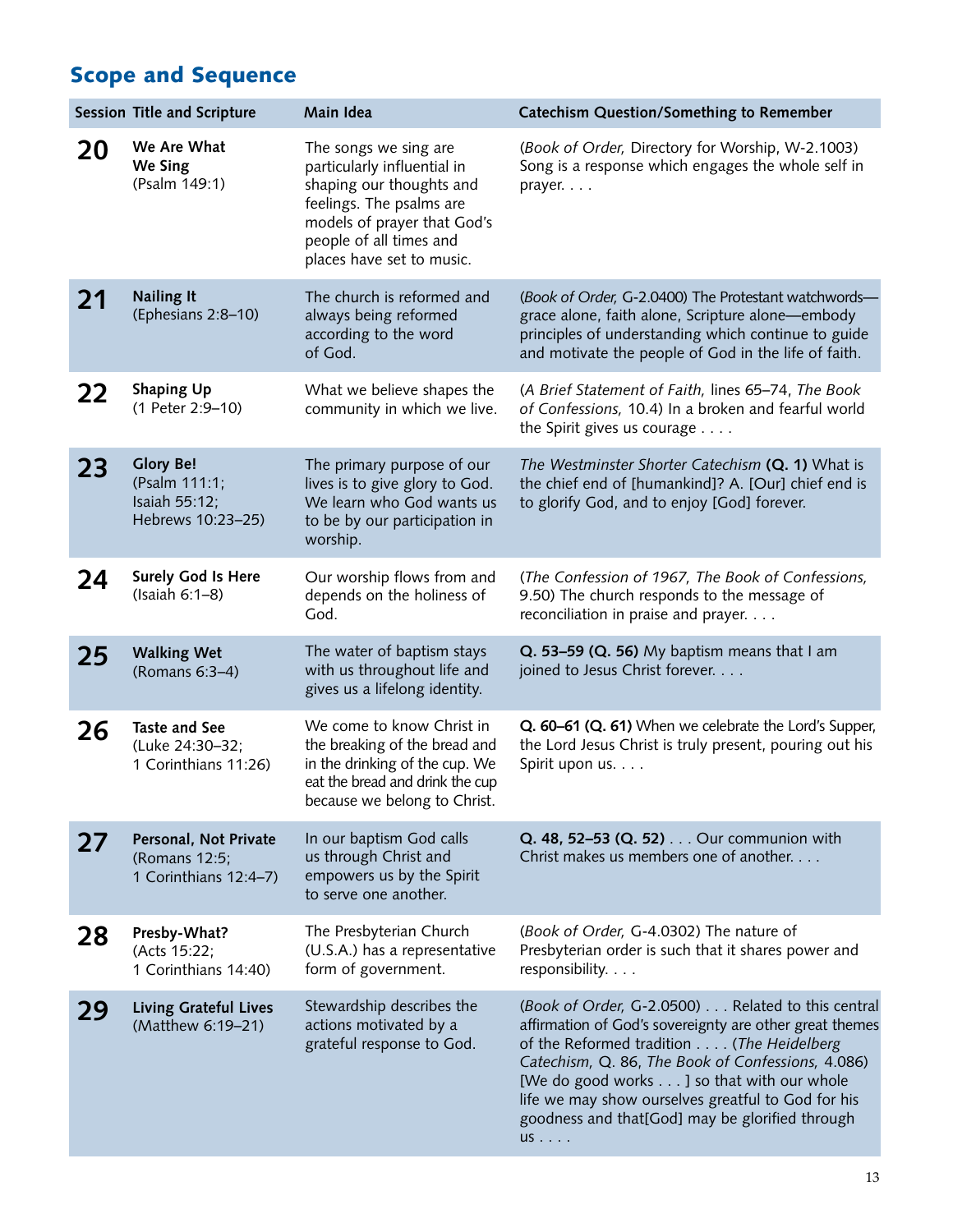|    | Session Title and Scripture                                                   | Main Idea                                                                                                           | <b>Catechism Question/Something to Remember</b>                                                                                                                                                                        |
|----|-------------------------------------------------------------------------------|---------------------------------------------------------------------------------------------------------------------|------------------------------------------------------------------------------------------------------------------------------------------------------------------------------------------------------------------------|
| 30 | Can't Keep<br>It to Myself<br>(Acts 2:1-8)                                    | The gospel is too good to<br>keep to ourselves.                                                                     | Q. 49-50 (Q. 49) The mission of the church is to bear<br>witness to God's love for the world in Jesus Christ.                                                                                                          |
| 31 | You Have a Call!<br>(Matthew 25:37-40;<br>Acts 1:8)                           | Call is both personal and<br>communal. God uses the<br>passion of our hearts to<br>meet the needs of others.        | (Q. 51) The hungry need bread, the homeless need<br>a roof, the oppressed need justice, and the lonely<br>need fellowship.                                                                                             |
| 32 | Tradition and<br><b>Transformation</b><br>(Ezra 3:10-13)                      | Your church has a history<br>and a future. You can claim<br>your part in the story.                                 | (Book of Order, G-4.0303) The Presbyterian system of<br>government calls for continuity with and faithfulness<br>to the heritage which lies behind the contemporary<br>church.                                         |
| 33 | I Will, with<br><b>God's Help</b><br>(Matthew 28:6-20)                        | You are called, confirmed,<br>and sent out.                                                                         | (Book of Common Worship, p. 442) I will, with<br>God's help [be a faithful member of this<br>congregation.]                                                                                                            |
| 34 | <b>Glory to God</b><br>in the Lowest<br>(Christmas session)<br>(Luke 1:52-53) | Mary's song announces that<br>Jesus' coming changes the<br>world and turns human<br>expectations upside down.       | (The Westminster Larger Catechism, Book of<br>Confessions, 7.111) Q. 1. What is the chief and<br>highest end of [humankind]? A. [Our] chief and<br>highest end is to glorify God, and fully to enjoy<br>[God] forever. |
| 35 | I Have Seen the Lord<br>(Easter session)<br>(John 20:16-18a)                  | Just as Christ appeared to<br>the first followers, the risen<br>Christ appears to us today<br>and calls us by name. | (Q. 35) Our Lord could not be held by the power<br>of death.                                                                                                                                                           |

### Use of Scripture in Sessions 1–35

| Gen. 1:1, 26–27<br>Exodus $20:3-11$<br>Exodus 20:12-17<br>Deut. 6:6-9<br>Ezra 3:10–13<br>Psalm $8:3-4$<br>Psalm $111:1$<br>Psalm 136:1b<br>Psalm 149:1<br>Isaiah $6:1-8$<br>Isaiah 55:12<br>Eccl. $3:1-8$<br>Matt. $6:9-13$<br>Matt. 6:19-21<br>Matt. 25:37–40 | Session 8<br>Session 15<br>Session 16<br>Session 6<br>Session 32<br>Session 7<br>Session 23<br>Session 4<br>Session 20<br>Session 24<br>Session 23<br>Session 19<br>Session 18<br>Session 29<br>Session 31 | Mark 12:29–31<br>Luke 1:52–53<br>Luke 24:30–32<br>John 1:1-5, 14<br>John 9:29–33<br>John 10:2-5<br>John 14:25-27<br>John 20:16-18a<br>John 20:21<br>John 20:31<br>Acts $1:8$<br>Acts $2:1-8$<br>Acts. 15:22<br>Rom. $5:6-11$<br>Rom. $6:3-4$ | Session 15<br>Session 34<br>Session 26<br>Session 10<br>Session 12<br>Session 3<br>Session 13<br>Session 35<br>Session 30<br>Session 5<br>Session 31<br>Session 30<br>Session 28<br>Session 14<br>Session 25 | Rom. 12:5<br>1 Cor. 11:26<br>1 Cor. $12:4-7$<br>1 Cor. 12:27<br>1 Cor. $14:40$<br>Gal. 2:20<br>Gal. 3:26<br>Eph. 2:8-10<br>Phil. 2:5-11<br>Phil. 4:6–7<br>$Col. 3:12-15$<br>Col. 3:13<br>Heb. 10:23-25<br>1 Pet. 2:9–10 | Session 27<br>Session 26<br>Session 27<br>Session 1<br>Session 28<br>Session 2<br>Session 1<br>Session 21<br>Session 11<br>Session 17<br>Session 2<br>Session 14<br>Session 23<br>Session 22 |
|----------------------------------------------------------------------------------------------------------------------------------------------------------------------------------------------------------------------------------------------------------------|------------------------------------------------------------------------------------------------------------------------------------------------------------------------------------------------------------|----------------------------------------------------------------------------------------------------------------------------------------------------------------------------------------------------------------------------------------------|--------------------------------------------------------------------------------------------------------------------------------------------------------------------------------------------------------------|-------------------------------------------------------------------------------------------------------------------------------------------------------------------------------------------------------------------------|----------------------------------------------------------------------------------------------------------------------------------------------------------------------------------------------|
| Matt. 28:16-20                                                                                                                                                                                                                                                 | Session 33                                                                                                                                                                                                 | Rom. 8:28                                                                                                                                                                                                                                    | Session 9                                                                                                                                                                                                    |                                                                                                                                                                                                                         |                                                                                                                                                                                              |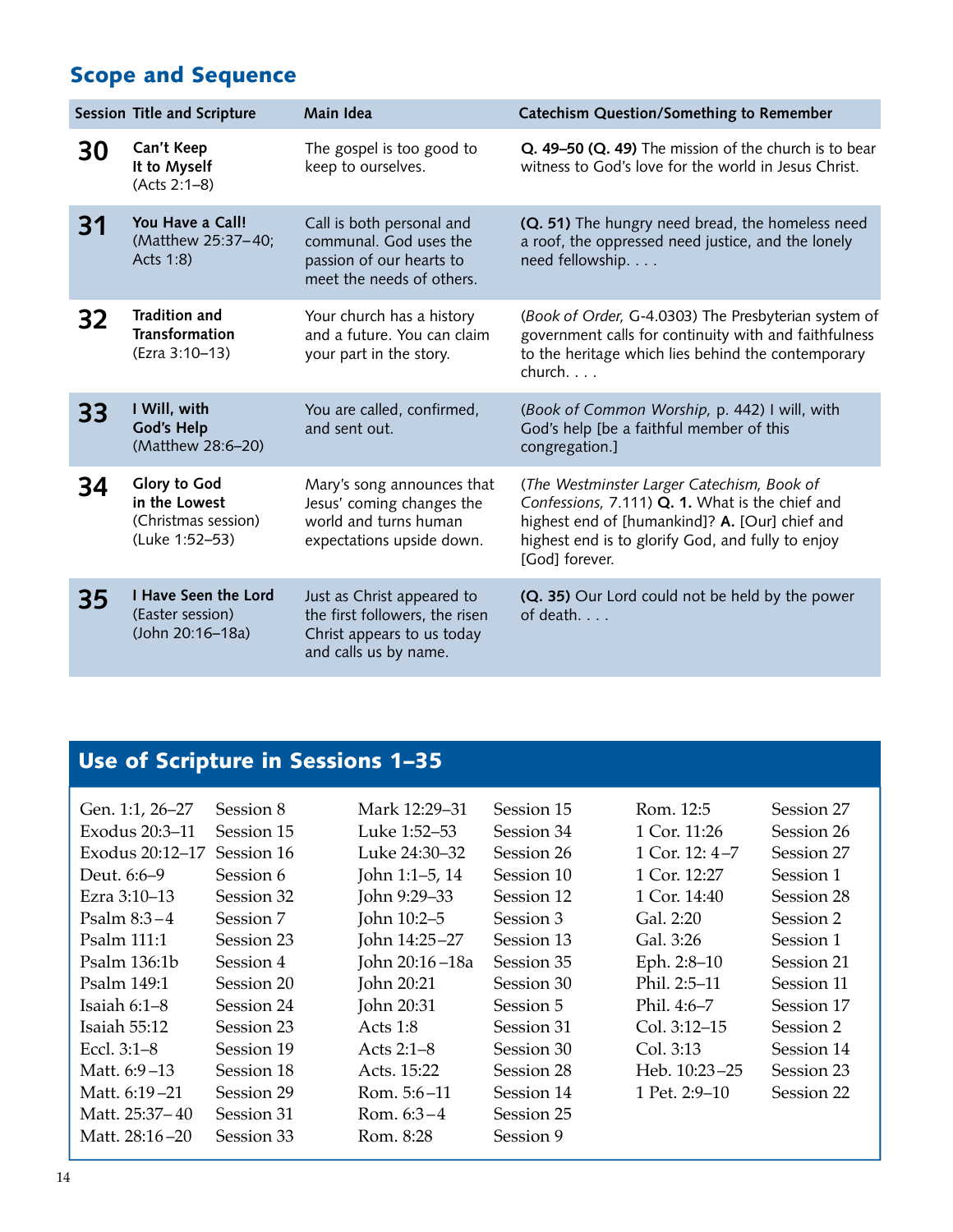### Eight-Session Scope and Sequence

All questions (Q.) are from *The Study Catechism: Confirmation Version*.

|   | Session Title and Scripture                                                                | Main Idea                                                                                                                                           | <b>Catechism Question/Something to Remember</b>                                                                                                                                                                                                                                                                                                        |
|---|--------------------------------------------------------------------------------------------|-----------------------------------------------------------------------------------------------------------------------------------------------------|--------------------------------------------------------------------------------------------------------------------------------------------------------------------------------------------------------------------------------------------------------------------------------------------------------------------------------------------------------|
|   | You Are What<br>You Wear<br>(Galatians 2:20;<br>Colossians 3:12-15)                        | Your baptism marks your<br>entrance into the family of<br>God, as you are clothed in<br>Christ, and is the beginning<br>of your lifelong journey.   | Q. 1-4 (Q. 4) By the Holy Spirit, I am made one<br>with the Lord Jesus Christ. I am baptized into Christ's<br>body, the church. As a member of this community, I<br>trust in God's Word, share in the Lord's Supper, and<br>turn to God in prayer. As I grow in grace and<br>knowledge, I am led to do the good works that God<br>intends for my life. |
| 2 | How Do You Spell<br>Presbyterian?<br>(Genesis 12:2;<br>1 Corinthians 14:40)                | The church is called to God's<br>purposes in the world and<br>organizes itself to fulfill<br>those purposes.                                        | (Book of Order, G-1.0200) The great ends of the<br>church                                                                                                                                                                                                                                                                                              |
| 3 | Where Is God When<br>It Hurts?<br>(Genesis 50:20;<br>Romans 8:28)                          | God governs, supports, and<br>redeems creation, so that<br>nothing in our lives is ever<br>wasted.                                                  | Q. 6-23 (Q. 22) God not only preserves the world,<br>but also continually rules over it. God cares for every<br>creature and brings good out of evil, so that nothing<br>evil is permitted to occur that God does not bend<br>finally to the good.                                                                                                     |
| 4 | <b>Extravagant Love</b><br>(Luke 15:11-32;<br>Romans 5:6-11)                               | There is no Savior like Jesus<br>and no salvation like the<br>one Jesus offers.                                                                     | Q. 24-37, 62 (Q. 25) No one else will ever be God<br>incarnate. No one else will ever die for the sins of the<br>world. Only Jesus Christ is such a person, only he<br>could do such a work, and he in fact has done it.                                                                                                                               |
| 5 | We've Got the Spirit!<br>(John 14:25-27)                                                   | The Holy Spirit makes Jesus<br>as present to us as his<br>physical presence was to the<br>disciples.                                                | Q. 42-45 (Q. 43) The Holy Spirit is the divine person<br>who enables us to love, know, and serve Jesus Christ.                                                                                                                                                                                                                                         |
| 6 | <b>Can You Hear</b><br>Me Now?<br>(Matthew 6:9-13;<br>Philippians 4:6-7)                   | Prayer involves both<br>addressing God and<br>listening for God's word<br>within our hearts. The<br>Lord's Prayer serves as a<br>model for praying. | Q. 95-97 (Q. 96) Prayer brings us into communion<br>with God. The more our lives are rooted in prayer,<br>the more we sense how wonderful God is in grace,<br>purity, majesty, and love.                                                                                                                                                               |
|   | <b>Going Out!</b><br>(Matthew 25:37-40;<br>Acts 1:8)                                       | When we pray, "Thy will be<br>done on earth as it is in<br>heaven," we are asking God<br>to use us as instruments to<br>fulfill God's purpose.      | Q. 49-51 (Q. 51). The hungry need bread, the<br>homeless need a roof, the oppressed need justice,<br>and the lonely need fellowship. At the same time-<br>on another and deeper lever-the hopeless need<br>hope, sinners need forgiveness, and the world needs<br>the gospel. $\ldots$                                                                 |
| 8 | <b>Grace and Gratitude</b><br>(Exodus 20:1-17;<br>Ephesians 2:8-10;<br>Colossians 3:16-17) | We obey God's law out of<br>gratitude, confident that<br>God gives us the grace to<br>grow in love and knowledge<br>daily.                          | Q. 68-94 (Q. 69) With gladness in my heart I<br>should obey God's law out of gratitude, for God has<br>blessed me by it and given it for my well-being.                                                                                                                                                                                                |